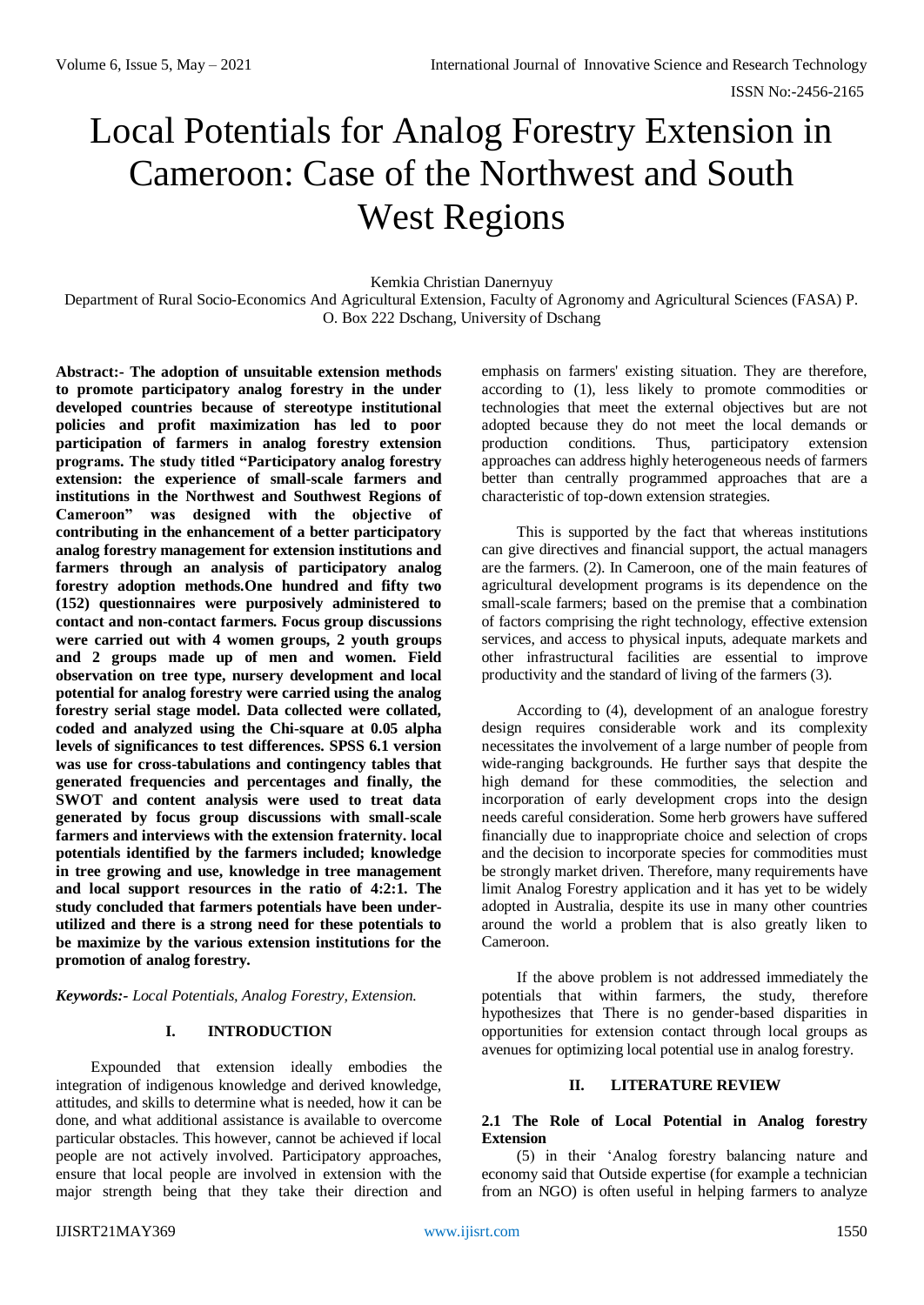their farm system and the original vegetation of the area. This involves drawing detailed maps of the farm area and surroundings, delineating existing and future land use, streams, soil conditions, etc. This exercise also gives farmers an opportunity to define their needs and objectives. Ideally the species chosen for planting should produce a range of products; mulch material, firewood, timber, fruits and medicines. It is also important to select a combination of species that can be harvested at different phases of the succession. Over time the farmers can introduce species with longer life cycles and higher demands. Following this a nursery for tree and plant species should be established, frequently in the form of a community arboretum. By using monitoring forms that track the progress of key indicator species, the different stages of the succession can be identified.

Many farm ecosystems are unbalanced and grossly dysfunctional (exhibiting salinity, acidification, erosion, nutrient depletion of soils etc.) principally due to the removal of the natural forest. The need for soil conservation and tree replacement is acknowledged by most land managers, yet few until recently have invested heavily in the reforestation of their properties. Analogue forestry is a means of re-establishing a forest (and its vital ecological functions) in a commercially productive system. Once established, Analogue Forestry can sustain the production of many commodities (from the herb, shrub and tree layers of the forest) and enhance stability due to the high biological diversity that is present. When this production system is built up in layers over successive years, the establishment costs for the next layer (e.g. shrub) can be offset by the sale of commodities from harvests of the previous layer (4).

(6) further impound saying that analogue Forestry fosters a polyculture system that spreads the risk of crop failure and market dependency for the individual farmer. This polyculture can be developed over several years with successive early crops offsetting the establishment costs of later ones. Markets for some organic 5-star quality herbs, cut-flowers and native foods are growing rapidly and can be a source of revenue during the early stages of forest establishment. Despite the high demand for these commodities, the selection and incorporation of early development crops into the design needs careful consideration. Some herb growers have suffered financially due to inappropriate choice and selection of crops and the decision to incorporate species for commodities must be strongly market driven.

# **III. RESULTS AND DISCUSSIONS**

# **3.1 Local potentials of small-scale farmers that facilitate participatory analog forestry extension**

The third objective of the study was aim at exploring the status of local potential among small-scale farmers towards participatory analog forestry extension for the purpose of analysis, three broad categories of local potential identified were: farmers indigenous knowledge, access to local resources that support the practice of analog forestry and finally extension contact opportunities. Through these potentials it was considered that analog forestry could be diversify and the

needs and problems of small-scale farmers identified thus serving as future entry points for analog forestry growth. A series of factors were considered by the study:

i. The farmers indigenous knowledge on tree growing i.e. seedling production/collection and nursery management (selected species and why)

ii. Farmers resources that can support and facilitate the adoption of tree planting

iii. Other means that can harness local farmers potential and encourage external support

Farmers Indigenous Knowledge in Tree Growing and Uses

The study, revealed that farmers expressed diverse knowledge in tree growing and various uses. This was based on the pressing factor that have made the people to adopt the planting of particular trees in their communities; in the 6 different Divisions where the study took place, different tree species were planted by the farmers in their communities justified by the fact that they had different climatic conditions as well as different uses of the trees they plant in their farms. 53% of the farmers and 37% of the farmers groups plant trees that are food supplements and have water conservation characteristics while 24% and 8% plant trees that they have indigenous knowledge about and brought by the extension institutions.

It was also revealed by the extension agents (57%) that projects develop in the different communities had different objectives; for instance, CENDEP on designing project in the Donga Mantum Division, encouraged farmers to plant trees that will provide canopy for their main crop which was tea from drying out during the dry season. And on the other hand, projects that were designed and executed in the Mbven Sub Division were aimed at protecting water catchments and restoring the communal forest thus making the population to adopt the planting of trees that reduce transpiration and conserve much water.

However, the comparative understanding of the origin of knowledge as self may suggest that the knowledge on tree planting and use may not be entirely adopted by farmers the way it is. Consequently, there may be modification through cross-cultural exchanges and individual experimentation, issues well-articulated by (7) and a process that may require the recognition of the farmers' efforts. For instance, (8) reports a case where a farmer felt disgruntled by an extension worker who shared his diverse knowledge about growing passion fruits but was never acknowledged by the worker.

# **3.1.1 Local Knowledge on Tree Growing**

To better understand the farmers' indigenous knowledge on tree planting and uses, the study was confined on two main areas of tree planting i.e. seedling production and tree management*.* Modern and conventional methods/scientifically proven methods were thus not considered as local methods hence eliminating institutional sources of knowledge. The results indicated that farmers possessed and had utilized a form of local knowledge in seedling production and tree management (Tables 24 and 25).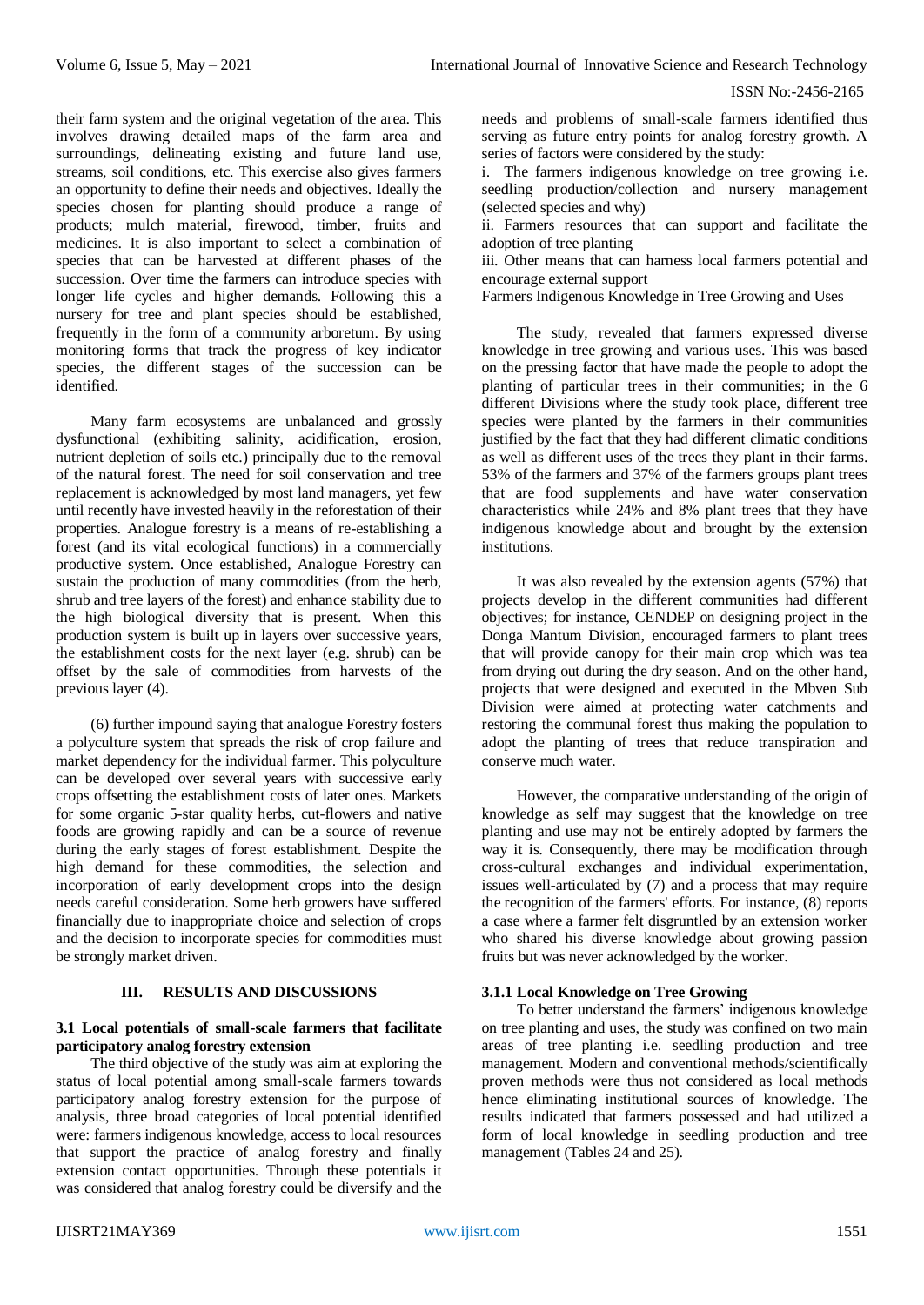#### **3.1.2 Indigenous Knowledge in Seedling Production**

Study findings showed that farmers have devised different techniques for producing seedlings besides those procured from village nurseries (set up by the different institutions (Table 1).

| <b>Knowledge</b> | <b>Seedling</b>   | <b>Frequency</b> | Percentage |
|------------------|-------------------|------------------|------------|
| <b>Type</b>      | <b>Production</b> |                  |            |
|                  | <b>Technique</b>  |                  |            |
| Propagation      | Transplanting     |                  | 15.15%     |
| methods          | of wildings       |                  |            |
|                  | Seed picking      | 7                | 4.61%      |
|                  | and planting      |                  |            |
|                  | Cuttings          | 12               | 7.89%      |
|                  | Direct seed       | 9                | 5.92%      |
|                  | planting          |                  |            |
| Nursery          | Use of animal     | 24               | 15.79%     |
| management       | manure            |                  |            |
|                  | Use of wood       | 15               | 9.87%      |
|                  | ash               |                  |            |
|                  | Fencing           | 26               | 17.11%     |
| Seed             | Soaking in        | 8                | 5.26%      |
| treatment        | water             |                  |            |
|                  | Fermenting        | 6                | 3.95%      |
|                  | Feeding           | $\overline{4}$   | 2.03%      |
|                  | animals with      |                  |            |
|                  | them              |                  |            |
|                  | Drying            | 16               | 10.53%     |

|  |                            | Table 1: Farmers' use of indigenous Knowledge in |
|--|----------------------------|--------------------------------------------------|
|  | <b>Seedling Production</b> |                                                  |

The local techniques for propagation of seedling as realized by the study were; use of wildings (transplanted) or retention of wildings, cuttings and direct seeding in the ratios 15.15%,4.61%.7.89% and 5.92% respectively.

Transplanted' wildings were mainly those of species, such as fruit trees like oranges cola nut, guavas, avocado plum and mangoes other exotic species planted purposely for wood and medicine and construction like; *Prunus africanna*, *Eucalyptus spp. and Podocarpus milanjianus.* Trees retained were those of indigenous species, such as, *Acacia spp. Vitex spp, Cordia spp* and *Croton spps.* The reason given for retaining these species is that, their seeds are easily dispersed and that raising the species using other methods is difficult. The same reason was also extended to transplanted wildings in situations where young seedlings were available under trees particularly in forest plantations after harvesting mature stands.

Additionally, where wildings occurred in a woodlot, they are transplanted to other areas deemed fit by the farmer sometimes as a management operation through thinning using the physiognomic formula of the remnant forest.

The findings indicated that 15.15% of the farmers had used transplanted wildings as a means of propagating seedlings either procured within the farm, or from external

sources such as a friend, roadside or a nearby forest (see figure 19 below). Another 4.61% relied on retaining wildings as a means of raising seedlings. However, farmers indicated the problems related to seedling production through wildings as withering during transplanting or during cultivation and that not many trees or all species produced wildings.

Retained wildings were most affected by fire since the farmers still adopt the Ankara system which is the burning of maize stalks before cultivation or they are destroyed by wild fires and some even indicated that the continuous increase in the intensity of the sun greatly contribute in the dying of these seedlings. Overall, wildings were the most common local technique for raising seedlings. The Kayapo of Brazil, for example, are legendary for walking the forest with a small bag tied to their hip filled with seeds, which they plant when the conditions for successful germination are right (9).

Other local methods used by farmers for propagation were use of cuttings (7.89%) and direct seed planting (5.92%). Cuttings were mainly*, vocanga, and fick tree* used in the study area as a hedge around the homestead to serve both protective and aesthetic functions. Farmers indicated ease in establishing a hedge using this method. Direct seeding had been tried with *Acacia mearnsii* (black wattle). Remarkably, direct seeding through broadcasting of *Acacia mearnsii* seeds was followed with burning of the field. By doing so farmers interviewed indicated that burning would achieve faster and high germination rates.

Farmers also exhibited a grasp of seed pre-treatment requirements. For instance, 6 farmers revealed that fermentation of *prunus africanna* seeds by dipping them in a container with water for three to four days promotes the seeds viability when planted. Each seedling was sold at the cost of 250-500 FCFA; most group nurseries are increasingly raising this specie. Another example among the local techniques in seed pre-treatment was the feeding 'of goats with the seeds of *guavas* reported in one case. According to (10) in his study on the treatment of *Acacia tortilis* he confirmed that seeds could be better treated by feeding them to animals. The final method used by the farmers to treat seeds was through drying; this was done by exposing the seeds to sunlight too get dry before planting can take place. Example of such species included oranges, mangoes and even guavas for wild trees we had timber seeds.

With the concept of on-farm nurseries taking root, farmers have devised methods of reducing pests' attacks on nurseries. Pest control as part of nursery management measures can be expensive especially if synthetic chemicals have to be used. To cut down on expenses, farmers had used local methods such as improving the fertility of the soil with animal manure (15.79%), dusting the nursery with ash (9.87%) or fencing (17.11%). These were found effective in keeping the seedlings away from stray animals and insects. This contradicts the works of (11) who argued, that the majority of these smallholder plantings have limited success due to lack of integrated package of tree management practices.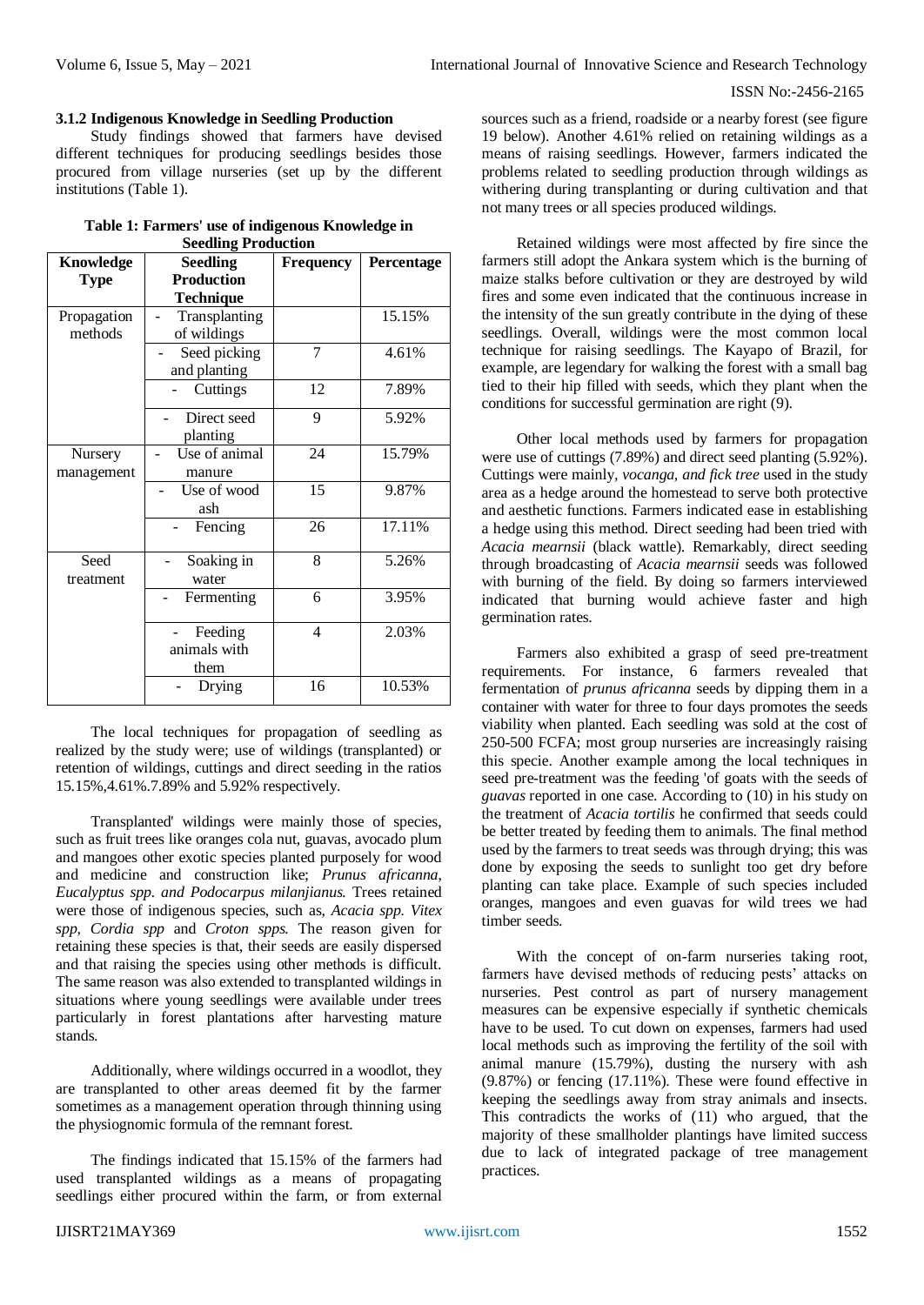To show a deep understanding of how farmers were aware of tree maintenance, it was realized that they did not just set their nurseries anywhere but usually selected a strategic place where near a spring source or deep inside the forest where it will be shaded away from the harsh sun and be readily supplied with water.

The study also revealed that despite these efforts by the farmers, they were still in desperate need of assistance and therefore were assisted by the institutions they were affiliated to with seeds, seedlings and nursery equipment like hoes, watering cans and wheelbarrows. This is true as Counterpart International was incorporated to address some of the most pressing needs to launch Analog Forestry on a global scale. Because project participants are usually poor rural farmers with extremely limited resources, even the smallest amount of capital investment may prove prohibitive unless significant benefits are guaranteed (12). With the additional input provided by local NGOs, Counterpart International and other aid organizations have established a platform for technical and financial assistance which provides project security by building on the needs of farmers and establishing long-term production goals.

# **I.1.3 Indigenous Knowledge in Tree Management**

Farmers, identified some of the indigenous knowledge they have in tree management. The results are presented in table 2.

|                                                  | манадениен                                                                          |                  |            |
|--------------------------------------------------|-------------------------------------------------------------------------------------|------------------|------------|
| <b>Indigenous</b>                                | <b>Tree</b>                                                                         | <b>Frequency</b> | Percentage |
| <b>Knowledge</b>                                 | <b>Management</b>                                                                   |                  |            |
| <b>Type</b>                                      | <b>Technique</b>                                                                    |                  |            |
| Planting                                         | Manuring                                                                            | 18               | 11.82%     |
|                                                  | Delay in<br>transplanting<br>and planting<br>within measured<br>canopy<br>distances | 7                | 4.61%      |
|                                                  | Watering                                                                            | 24               | 15.79%     |
| Weeding                                          | Ring weeding                                                                        | 12               | 7.89%      |
| Pest control                                     | using wood<br>ash                                                                   | 16               | 10.53%     |
|                                                  | ring fencing                                                                        | 6                | 3.95%      |
| Facilitating                                     | pruning                                                                             | 13               | 8.55%      |
| the<br>coexistence<br>between trees<br>and crops | edge<br>planting                                                                    | 11               | 7.24%      |
| Fire tracing                                     | timely<br>clearing                                                                  | $\overline{4}$   | 2.63%      |

#### **Table 2: Uses of Local indigenous Knowledge in Tree Management**

The most common indigenous knowledge on tree management shown by the farmers was on tree planting. Farmers identified three planting management techniques that is manuring (11.82%), this is done using animal dropping

(goat, sheep, cow, fowl) to improve the fertility of the soil and enhance the growth of the tree seedlings. To further guarantee the survival of the tree seedlings, the farmers delay from planting the tree seedlings when they are not yet mature or plant then at the heart of the rainy season that is from June to August. They also plant at a distance that will a distance that will facilitate the canopies of the trees to grow without congestion all of this was confirm by 4.61% of the farmers. Watering (15.79%), was also indicated as one of the management techniques use by the farmers to manage trees, this was based on the fact that at times the rains delay, or go too early when the seedlings are still young to survive the heat thus pushing the farmers to water.

This goes in line with the idea of (13) that the reason for this failure is due the fact that these projects "poorly define environmental problems, deploy poor conceptions of spatial scale, and propose untenable resource governance schemes for agro pastoral landscapes." As an example of how these projects may work, one such "buffer zone" project provides a nursery supplied with multiple-use trees seeds of which 60% are planted in the buffer zone according to the needs of the landholders. While this is a very participatory approach, there is no analysis as to What trees? Where? When? and Why? If this project is indicative of other similar projects, then it seems that implementation Analog Forestry concepts may be able to increase the ecological benefits.

The second indigenous knowledge identified by the farmers was weeding and the common management technique used by the farmers was to ring weed (7, 89%) round the seedling then pin trees around it to protect it from damage by stray animals. The third most common knowledge type in tree management was in the area of tree-crop interactions. Farmers reported pruning (pollarding) (3.8%) and edge planting (7.24%) as techniques to minimize negative tree-crop interactions. Pollarding was done to reduce the shading effect on crops by partial or selective cutting of the tree's crown.

Finally, farmers with *Eucalyptus spp.* have managed lateral roots of the trees to avoid unfavorable competition for resources with crops by sorting them out of their farms or the community or communal forest. Another technique use by farmers to facilitate growth between the trees and crops was by planting trees at the edge of their farms (7.24%); this, allowed amble space for crop production. The last indigenous knowledge showed by the farmers was fire tracing of the protected area or the plot where trees have been planted. This according to the farmers was done by clearing, trace burning or spraying with herbicides (2.63%) round the area. This therefore helps to protect the trees from bush fires in the peak of the dry season.

On the whole, the field performance of indigenous knowledge techniques mentioned above in tree planting and management, was rated as excellent (18.7%) by the farmers interviewed, good (12.5 %) and fair (2.3%). This point to the fact that the presence and use of local knowledge has immense potential in tree growing that should be tapped by extension agencies. Integrating modem science technologies can enhance the effectiveness of these practices. Sustainable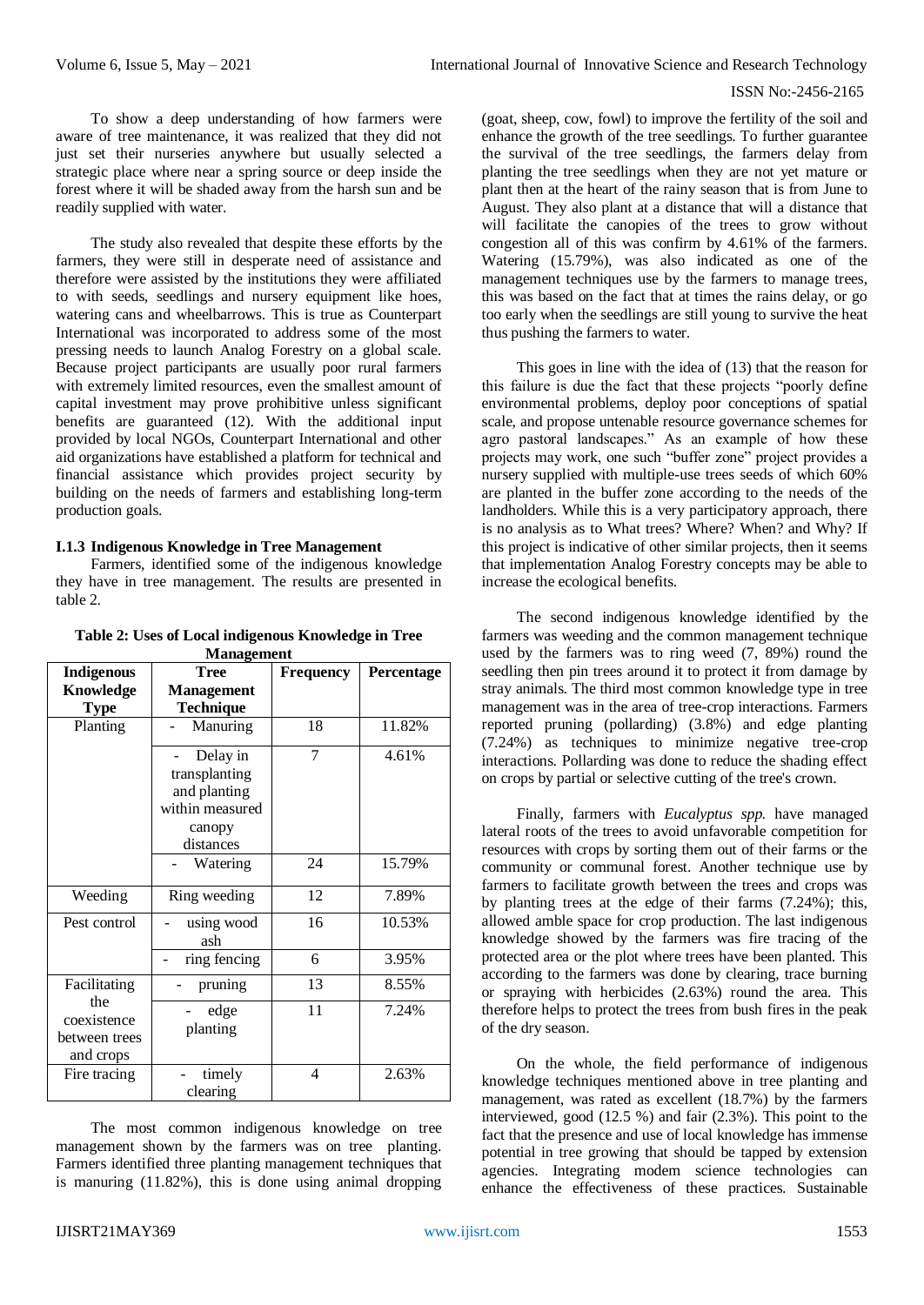forestry has been practiced by traditional societies for thousands of years in many parts of the world. In the rural Amazon, for example, pre-Columbian societies outnumbered current Amazonian inhabitants, yet they managed to live within the forest ecosystem without causing massive losses of biodiversity or forest degradation (14)

#### **3.1.4 Farmer's indigenous knowledge on Trees**

(15) indicated that the choice of tree species to plant and manage depends largely on their uses to the farmer. In other to capture the true picture on the type of trees the farmers plant and their uses, farmers were asked to identify the tree species in other of preference and why they preferred it (table3).

| <b>Tree Species</b>        | Type of specie | <b>Ranks</b> | <b>Total Preferred Scores</b> |
|----------------------------|----------------|--------------|-------------------------------|
| Prunus africana            | Exotic         |              | 23                            |
| oranges(Citrus sinensis)   | Exotic         | $\sqrt{2}$   | 19                            |
| Cala nuts                  | Indigenous     | 3            | 17                            |
| Coffee rubusta             | Exotic         | 4            | 14                            |
| Avocado spp                | Exotic         | 5            | 14                            |
| Guavas pp(Psidium guajava) | Exotic         | 6            | 13                            |
| (Mangifera indica) mangoes | Exotic         | 7            | 13                            |
| Ilex meltis                | Indigenous     | $8\,$        | 12                            |
| Albizia                    | Indigenous     | 9            | 11                            |
| Polysia fulvia             | Indigenous     | 10           | 11                            |
| Cordia                     | Indigenous     | 11           | 10                            |
| Croton macrost             | Indigenous     | 12           | 8                             |
| Podocarpus manic           | Indigenous     | 13           | 8                             |
| Kindzevi (cn)              | Indigenous     | 14           | 6                             |
| Kirum (cn)                 | Indigenous     | 15           | 6                             |
| Sem (cn)                   | Indigenous     | 16           |                               |
| Vocanga                    | Indigenous     | 17           |                               |
| Carapa                     | Indigenous     | 18           | 5                             |
| Plum                       | Exotic         | 19           | 4                             |
| Melysia spp                | Indigenous     | $20\,$       | 4                             |
| Pitosporium spp            | Indigenous     | 21           | 4                             |
| Vitex                      | Indigenous     | 22           | $\overline{c}$                |
| Acacia                     | Indigenous     | 23           | $\overline{c}$                |
| Lincot                     | Indigenous     | 24           |                               |

**Table 3: Trees preferred by farmers according to ranks**

From the study as shown in the table above, five of the top ten preferred species are fruits. Here, farmers identified that they been familiar with over 30 tree species, these species were ranked according to the total number of reference. To better get an understanding if the farmers have a mastery of the different tree types, they were asked to distinguish them according to native or exotic species. It was found out that the majority of trees planted by the farmers were mainly indigenous species and the majority of exotic species planted were mainly fruit trees and this is based on the fact that they are very economical as they act as sources of income to the farmers. Other farmers identified that difference in preference

rating may be attributed to previous extension strategies, which promoted exotic species such as *Prunus Africana*  among others.

According to the (16), other factors that have directly undermined preference of indigenous species are slow growth like lack of seeds and delay in economic returns.

It was also revealed that differences also existed in the reasons farmers gave for their preference of a species whether indigenous or exotic that were hinged on the various uses of the particular tree species (Table 4).

| THOIC II THEIRLD TWOROLOGO ON COCO OF D'INTERNET TI CO D'IOCHOD |      |               |               |                            |                          |                          |                  |                              |
|-----------------------------------------------------------------|------|---------------|---------------|----------------------------|--------------------------|--------------------------|------------------|------------------------------|
| <b>Tree Specie</b>                                              | Food | <b>Income</b> | <b>Timber</b> | <b>Fire</b><br><b>Wood</b> | <b>Medicinal</b>         | Fodder                   | <b>Aesthetic</b> | Water<br><b>Conservation</b> |
| Prunus africana                                                 | 14   |               |               | 14                         | 25                       |                          |                  |                              |
| oranges(Citrus sinensis)                                        | 34   | 24            |               |                            |                          |                          |                  |                              |
| Cala nuts                                                       | 23   | 33            |               | 12                         | $\overline{\phantom{0}}$ | -                        |                  |                              |
| Coffee rubusta                                                  | 21   | 36            |               | -                          | $\overline{\phantom{0}}$ |                          |                  |                              |
| Avocado spp                                                     | 27   | 35            |               | 11                         |                          |                          |                  |                              |
| Psidium guajava                                                 | 16   | 27            |               |                            |                          | $\overline{\phantom{0}}$ |                  |                              |
| Mangifera indica                                                | 11   | 23            |               |                            |                          |                          |                  |                              |
| Ilex meltis                                                     |      |               |               |                            | 23                       |                          |                  |                              |

**Table 4: Farmers' Responses on Uses of Different Tree Species**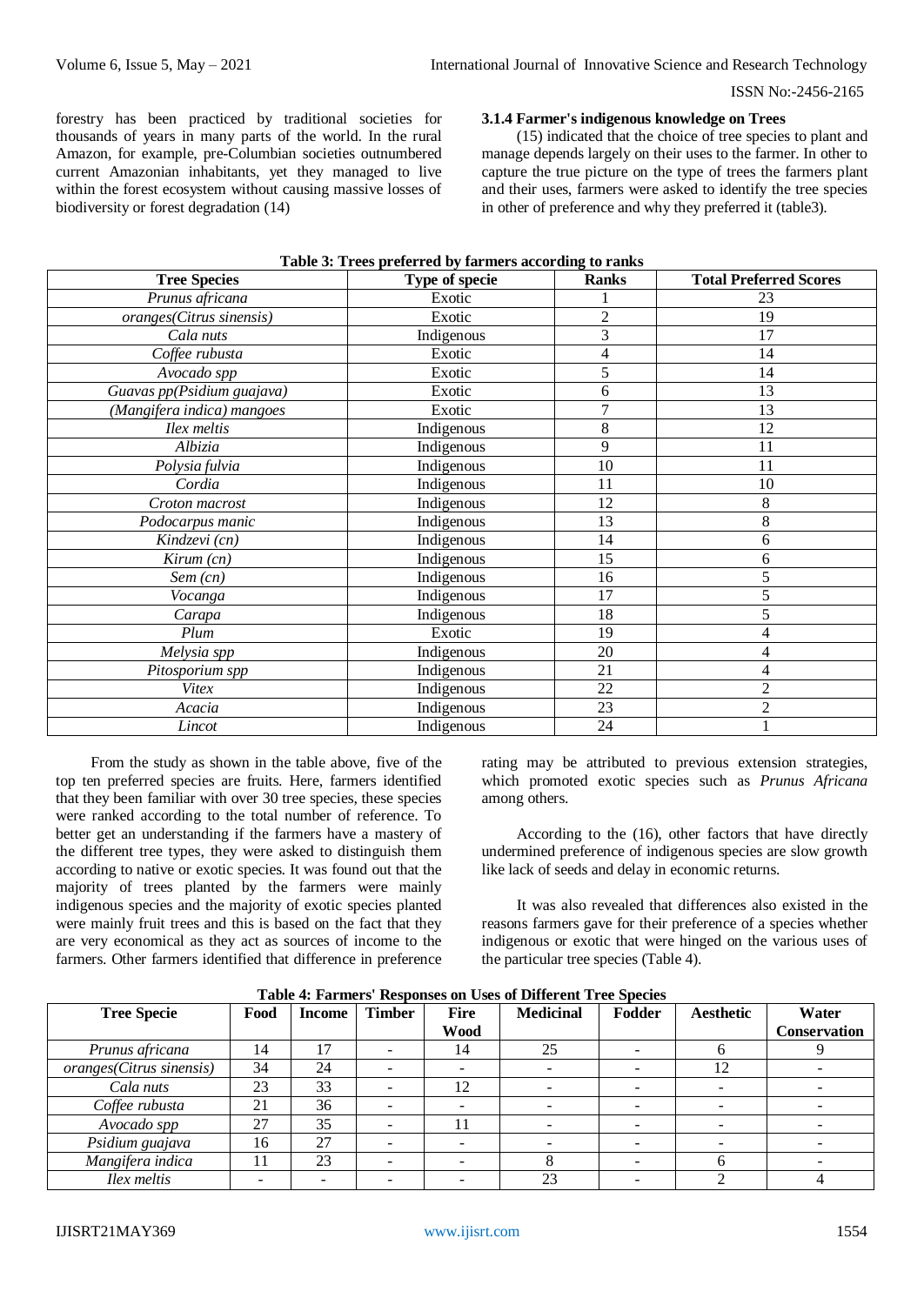ISSN No:-2456-2165

| Albizia          | -                            | $\overline{\phantom{0}}$ | $\overline{\phantom{0}}$ | $\sim$                   | 17                       | $\overline{\phantom{0}}$     |                              | 8  |
|------------------|------------------------------|--------------------------|--------------------------|--------------------------|--------------------------|------------------------------|------------------------------|----|
| Polysia fulvia   | $\overline{\phantom{0}}$     | -                        | -                        | $\overline{\phantom{0}}$ | 14                       | $\overline{\phantom{0}}$     |                              | 11 |
| Cordia           | $\overline{\phantom{0}}$     |                          |                          | 11                       | 18                       | -                            |                              |    |
| Croton macrost   | -                            | -                        | $\overline{\phantom{0}}$ | $\overline{\phantom{0}}$ | 11                       | $\overline{\phantom{0}}$     | 9                            |    |
| Podocarpus manic |                              | -                        |                          | 6                        | 22                       | -                            |                              |    |
| Kindzevi (cn)    | $\qquad \qquad \blacksquare$ | $\overline{\phantom{0}}$ | 14                       | $\overline{\phantom{0}}$ |                          | -                            | 3                            | 12 |
| $Kirum$ $(cn)$   | $\overline{\phantom{0}}$     | ۰                        | 8                        | 11                       |                          | -                            | $\qquad \qquad \blacksquare$ |    |
| Sem (cn)         | $\overline{\phantom{0}}$     | -                        | 6                        | 4                        | 23                       | $\qquad \qquad \blacksquare$ |                              |    |
| Vocanga          | $\overline{\phantom{0}}$     |                          |                          |                          | 27                       |                              | 8                            | 5  |
| Carapa procera   | -                            | -                        | -                        | 9                        | 32                       | -                            | $\overline{\phantom{a}}$     |    |
| Plum             | 13                           | 26                       |                          | $\mathcal{R}$            | 8                        | $\overline{\phantom{0}}$     |                              | 8  |
| Melysia spp      | $\overline{\phantom{0}}$     | $\overline{\phantom{a}}$ |                          | $\overline{\phantom{a}}$ | $\overline{\phantom{0}}$ | $\overline{\phantom{0}}$     | $\overline{\phantom{0}}$     |    |
| Pitosporium spp  | $\overline{\phantom{0}}$     |                          |                          | -                        |                          | $\overline{\phantom{0}}$     |                              | 12 |
| Vitex doniana    | 16                           |                          | 5                        |                          | 22                       | $\overline{\phantom{0}}$     |                              | 8  |
| acacia mearnsii  | $\overline{\phantom{0}}$     | $\overline{\phantom{0}}$ | 6                        | 4                        | 17                       | 21                           |                              |    |
| Lincot           |                              | 5                        |                          |                          |                          |                              |                              |    |

Different tree species had different uses as given by the fanners. These uses, in turn, greatly influenced the choice or preference of a particular tree species. Cross referencing with Table 24 above on preference ranking of tree species, *Prunus africana,* ranked' first, was preferred mainly because of the following uses: medicinal qualities, wood fuel, income and as a boundary maker. Majority of the trees use by the farmers were mostly medicinal. On the other hand, fruits were preferred mainly because of its use for they provide a good source of income and food.

The rest of the tree species were ranked basically owing to their peculiarity with regard to uses that the farmer felt they met. For instance, for *Acacia mearnsii,* preference was based on its uses as a wood fuel (mainly charcoal) provider and supplier of quality withes all being attributes that made it a good source of income. Apart from *Acacia spp.* (building / fencing poles, charcoal, and fodder) and *Croton megalocarpus*  (fuel wood, and hedge) the remaining indigenous species namely, were listed mainly in the category of medicinal value.

In spite of low rating on preference, indigenous species were heavily represented in the special function category. Three categories of special functions of tree species identified in the survey were; human medicine, income and cultural food functions. Fig 1. summarizes overall local knowledge on tree uses.



Judging from the first three uses of trees which constitute to slightly more than half all the tree uses, the overriding concern in the choice of tree species were trees which provided medicine confirmed by over 220 participants, economic returns identified by 223 participants, and food (171) and those that offered minimal damage or supportive role to crops. This therefore indicates the need by extension agencies to promote tree species that reconcile these three overriding concerns.

#### **3.1.5 Local Support Resources**

Apart from knowledge in analog forestry, the study looked into the local support resources which farmers can utilize to support analog forestry. During the study, these resources were found to be locally available or within farmers' reach, partly utilized or could be utilized in future to support analog forestry.

In order to have better understanding of the support resources available, farmers were asked to present the costs incurred in tree growing and the mechanism they use to mitigated the costs or planned to mitigate them (5 and 6)

| <b>Activities</b>   | <b>Frequency</b> | <b>Percentages</b> |
|---------------------|------------------|--------------------|
| Labor               |                  | 4.61%              |
| nursery equipment   | 23               | 15.13%             |
| Polythene bags      |                  | 3.29%              |
| Buying of seedlings | 17               | 11.18%             |
| and seeds           |                  |                    |
| Transportation of   | 37               | 24.34%             |
| seedlings           |                  |                    |
| Treatment o         | 8                | 5.26%              |
| seedlings           |                  |                    |

**Table 5: Farmers Responds on Costs Incurred in Tree Growing and Management**

Farmers identified that they incurred the highest cost in the transportation of seedlings (24.34%), buying of nursery equipment (15.13%) like hoes, watering cans and wheelbarrows, however, it was indicated at times the affiliated institutions helped them with some of the equipment. The third highest expenditure was incurred in the buying of seedlings and seeds (11.18%) from fellow farmers or suppliers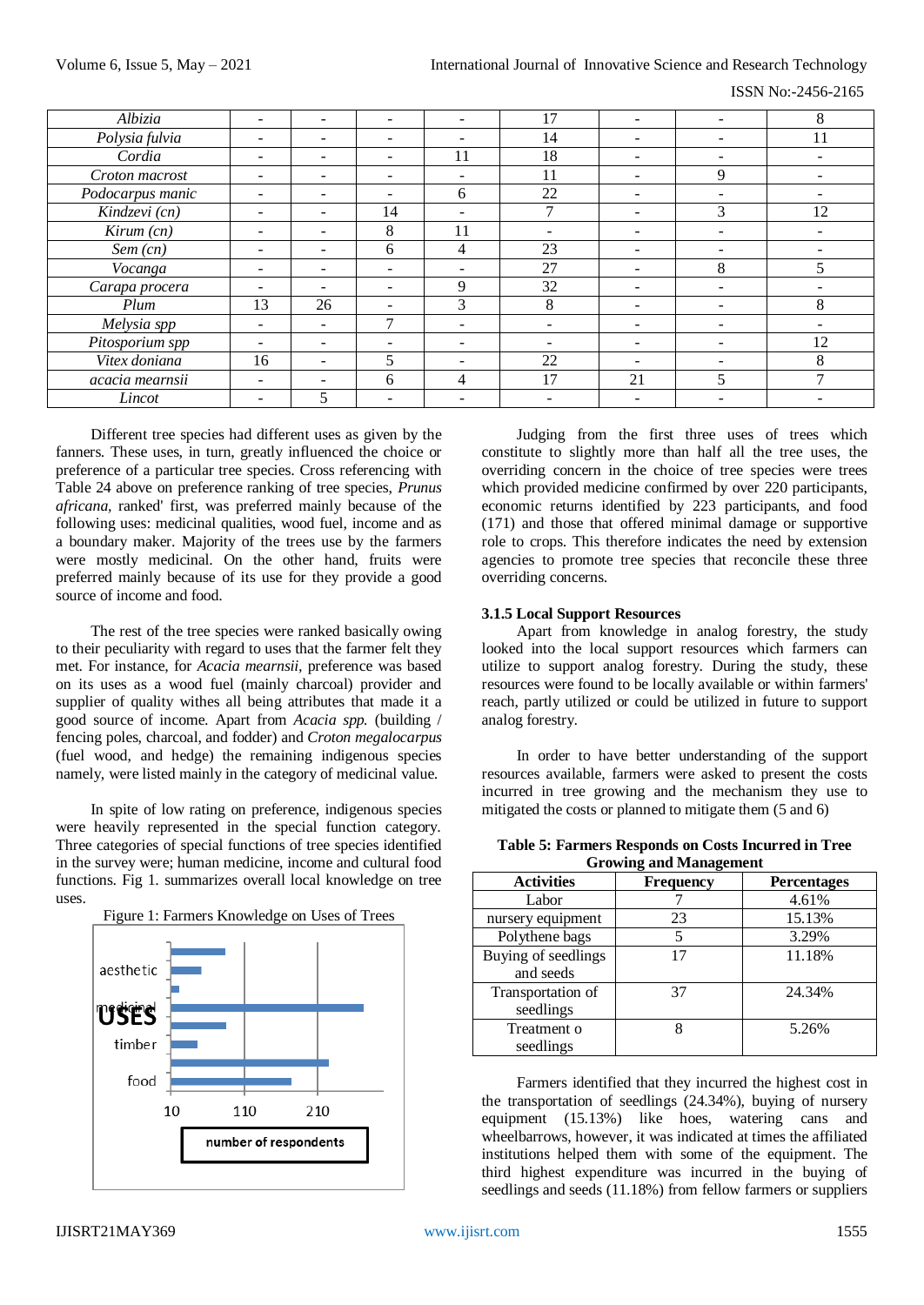of seeds that come from the deepest parts of their communities where there is less competition or scramble for seeds and seedlings. The least incurred expenditures were gotten in seed treatment (5.26%), labor (4.61%) and buying of polythene bags 3.29%).this idea is supported by (17) that farmers lack detailed information about the type of crop (including tree crops), the harvest, and expenses incurred. In order to mitigate the costs above, farmers gave the following strategies given in Table 6.

| unnemmes in tree planting and management. |           |                   |  |  |  |
|-------------------------------------------|-----------|-------------------|--|--|--|
| <b>Measure of mitigation</b>              | frequency | <b>Percentage</b> |  |  |  |
| Picking of seeds and                      | 17        | 11.18%            |  |  |  |
| seedlings from the wild                   |           |                   |  |  |  |
| Developing nurseries in                   | 24        | 15.79%            |  |  |  |
| their farms                               |           |                   |  |  |  |
| Applying for assistance                   | 16        | 10.53%            |  |  |  |
| from affiliated institutions              |           |                   |  |  |  |

| Table 6: Mitigated measures use by farmers to overcome |
|--------------------------------------------------------|
| difficulties in tree planting and management.          |

Considering the challenges faced by the farmers above, they equally presented the following measures through which they have been able to mitigate those challenges. First, they indicated that to solve the problem of transportation of seedlings to their farms or community forest, they have set up their individual nurseries beside their farms and community nurseries beside their community/communal forest to solve that probe of transportation this was acknowledged by 15.79% of the farmers. Secondly, they have also tackled the problem of seeds and seedlings by doing the picking of seeds and seedlings by themselves from forest around their communities instead of buying this was confirm by 11.18% of the farmers. Finally, they have tackled other problems of equipment, polythene bags and even seeds and seedling by applying to assistance from affiliated institutions (10.53%).

This was acknowledged by extension workers, who added that they have been able to render assistance to the farmers by developing projects together with the communities and asking for sponsorship from partner organizations that sponsor such projects. Examples could be seen from CENDEP projects in the communities like; Restoration of degraded Montane forests in Cameroon, using analogue forestry techniques; sponsored by Netherlands Committee of the International Union for the Conservation of Nature (IUCN NL) and the restoration and protection of the Mbiame community watershed, North west Region Cameroon" sponsored by New England Biolabs Foundation.

One among the most important potential support resource in analog forestry considered by the study was income from trees and their products. The results indicated that some of the farmers had earned income at least from the sale of a tree or a tree product (Table 7).

**Table 7: farmers respond on obtaining Income from the Sale of Trees and their Various Products**

| <b>Tree products</b>           | <b>Frequency</b> | <b>Percentage</b> |  |  |  |
|--------------------------------|------------------|-------------------|--|--|--|
| Bark, leafs and stems of trees | 37               | 24.34%            |  |  |  |
| for medicinal purposes         |                  |                   |  |  |  |
| Wood                           | າເ               | 15.13%            |  |  |  |

Among the most important income source from trees were; fruits (39.47%) from trees like oranges, mangoes, avocado, guavas and cola nuts. Sale of seeds and seedlings (30.47%) of the various trees, sales of barks, leafs and stems of trees like *Prunus africana* for medicinal purposes (24.34). firewood was also one of the products identified by the farmers as a very good source of income from their trees (15.13) confirm by the farmers and finally we had other products like timber for construction (9.87%), poles for fencing (5.26%) and fodder for animal feed (7.89%).

Further investigation on income, however, showed that the proceeds were adequate for 62%, inadequate for 14%, and negligible for 23% percent. According to (18), the situation is however; set to improve given that most tree species are still young as observed. The study, did not however authenticate that increase in income would raise investments or income ploughed back to analog forestry. Nevertheless, (19) contend that adoption of agro forestry first means putting money into the farmer's pockets. This, therefore, follows that farmers would be enticed to invest where they are certain of reaping benefits a situation that may avert the tendency by small-scale farmers to rely on crops or livestock as exclusive income sources.

# **IV. FARMERS GROUPS AND AFFILIATION TO INSTITUTIONS**

The study in other to establish the relation of farmers and the various institutions, went further to first to examine farmers affiliation to their groups and the activities that are mainly linked t the different groups;

Majority of farmers that belonged to local groups were engaged in analog forestry activities, mainly nursery development and management that appeared to be an activity carried by all the groups, fire tracing of communal and community forests, tree planting, bee farming and forest guiding that only appeared to be carried out by men groups. The farmers identified the various percentage as far as participation on analog forestry activities were concern based on the different categories; women groups (15.79%), men groups (9.21%), youth groups (7.89%), welfare groups (5.92%) and finally church groups (2.63%). This, made nonanalog forestry activities to dominate the activities undertaken by these groups suggesting that these groups have not been fully used as forums to disseminate extension packages.

From the non-analog forestry activities identified by the farmers, dominating activities included fellowshipping an activity that was carried out by church groups with main activities including activities that promote conviviality. *njangi* that referred to an act of contributing money to support fellow group members to invest and pay gradually as interest accumulates. Cultural reasons mostly exhibited in women and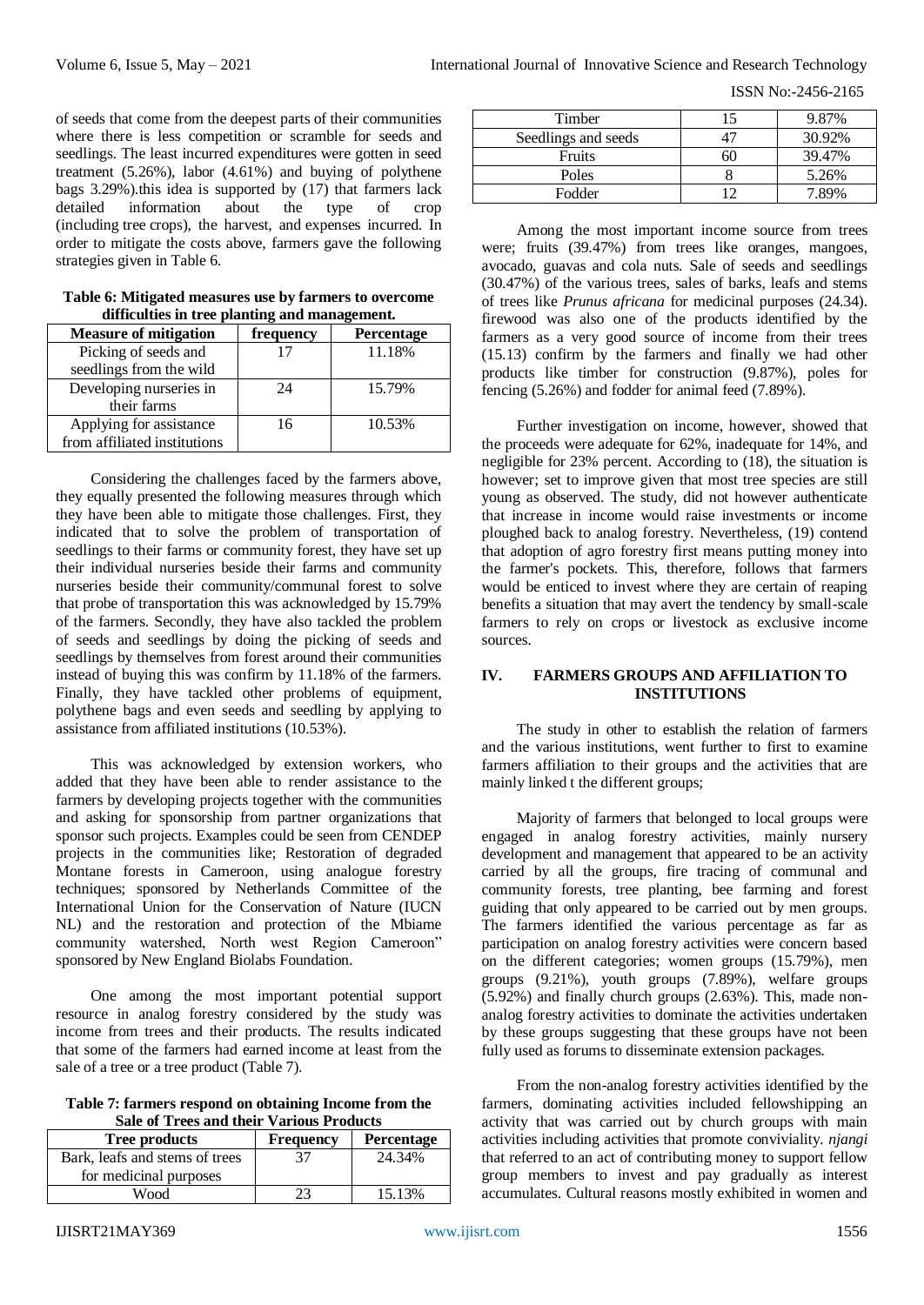men groups, which help in the promotion of cultural values and customs. Burial arrangement, which was practiced in social welfare groups where members identified that bereaved members were assisted by all the members to bury their relatives. Support on livelihood was also another activity that was identify to be carried out by welfare groups like supporting members with seeds and other farm inputs. It was also identified that youth groups came together to promote their sporting activities and finally youth and groups came together support each other labor wise, i.e. in farming activities and construction. In conclusion, the farmers confirmed the following percentages as far as non analog forestry activities were concern; church groups (29.61%), women groups (13.82%),youth groups (11.18%), men groups  $(11.18\%)$  and welfare groups  $(17.11\%)$ . Figure 2 summarizes overall group affiliation of farmers in the study area.





To further investigate if there is any disparity in gender as far as composition is concern in the various groups, the study brought in two sets of variables i.e. 'affiliation' and 'gender' and it was treated using Chi-square  $(X^2)$  test in a contingency (Table 8).

**Table 8: Frequency of farmers Responses on Group Affiliated to Based on Gender**

| <b>Gender</b> | <b>Group affiliation</b> |              |                  |  |  |  |
|---------------|--------------------------|--------------|------------------|--|--|--|
|               | In groups                | Notin groups | <b>Row total</b> |  |  |  |
| Women         |                          | 22           |                  |  |  |  |
| Men           | 24                       | 28           | 52               |  |  |  |
| Column total  |                          |              | 152              |  |  |  |

| Chi-square $(X^2)$ | Degree of<br>freedom | <b>Critical value</b> |
|--------------------|----------------------|-----------------------|
| 15.71              |                      | 3.841                 |

*Hypothesis testing: There is no gender-based disparities in opportunities for extension contact through local groups as avenues for optimizing local potential use in analog forestry*

The results above were not significant at a 0.05 level, hence, suggesting that women had more tendency of being involved in group activities than men were. This greatly

impacts the realization of participatory analog forestry extension at the level of the use of group approach. Since women continue to play a vital role as the dominant adopters of analog forestry, they are bound to be hindered by household problems that pull them from putting all their efforts. As confirmed by finding has far reaching effects in the realization of participatory extension especially in the use of group-based approach. Whereas women continue to play a special role as change agents and implementers of analog forestry. (20) confirm this by saying that rather, it's because of the combined effect of their daytime job together with their second job of managing the incessant responsibilities of household and family care. The challenge for extension agencies therefore remains to effectively target and encourage participation of men to ensure gender disparity to effectively disappear and parity realize the latent local potential in executing a participatory framework.

## **V. CONCLUSION**

Conclusively, the study revealed that small scale farmers have indigenous knowledge in tree planting, management and uses. With this knowledge, farmers have been able to easily adopt analog forestry innovation techniques in the six Divisions where analog forestry has been disseminated. Findings, further confirmed that there is a tendency that women turn to be more participatory in extension activities more than men and are more likely to adopt analog forestry innovation ore than men. The challenge for extension agencies therefore remains to effectively target and encourage participation of men to ensure gender disparity to effectively disappear and parity realize the latent local potential in executing a participatory framework.

#### **REFERENCES**

- [1]. FAO. (2017). The future of food and agriculture Trends and challenges. Rome.
- [2]. Budd, W.W., Dychart, I., Hardesty, L.H and Steiner, F. (1990). Planning for Agroforestry. Elsevier, Oxford.
- [3]. IFAD. (2012). Environment and natural resource management: Resilient livelihoods through the sustainable use of natural assets. Web page:http://www.ifad.org/climate/policy/enrm\_e.pdf (accessed April 8, 2014).Nairobi.
- [4]. Dufty, A.C. (1998). Analogue Forestry: From little things, big things grow.Revegetation guide for the South West Slopes. Department of Land and Water Conservation, New South Wales.
- [5]. Both Ends. (2001). Analog Forestry Replaces Cattle Ranging and Logging. Web Page: [http://www.bothends.org/encycl/cases/viewcase.php3?id](http://www.bothends.org/encycl/cases/viewcase.php3?id=14)  $=14$
- [6]. Dufty, N. (2014). Opportunities for disaster resilience learning in the Australian curriculum. Australian Journal of Emergency Management. 29. 12-16.
- [7]. Rogers, Richard (2006). From Cultural Exchange to Transculturation: A Review and Reconceptualization of Cultural Appropriation, VL- 16, 10.1111/j.1468- 2885.2006. 00277.x, Communication Theory.